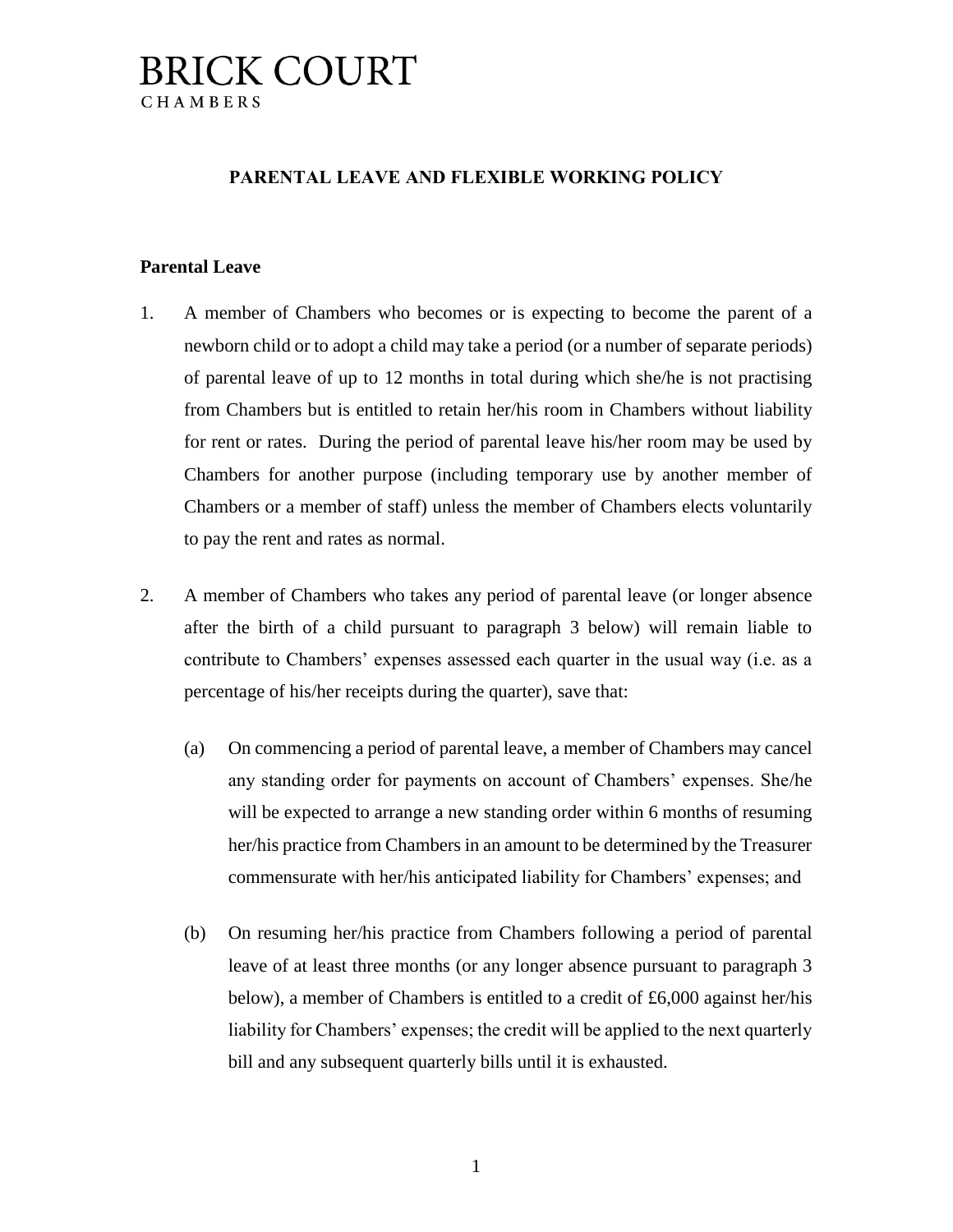# **BRICK COURT** CHAMBERS

- 3. If a member of Chambers does not resume her/his practice from Chambers at the end of a period of parental leave, she/he is entitled to remain a member of Chambers for a guaranteed period of 3 years from the date when she/he began her/his parental leave on terms that:
	- (a) While she/he is not practising from Chambers, she/he will have no liability for rent or rates and no right to a room in Chambers; and
	- (b) She/he may at any time resume practice from Chambers and a room or the use of a room will then be made available to her/him, upon giving at least one month's notice to the Head(s) of Chambers.

If a member of Chambers wishes to remain a member and/or resume practice from Chambers after the end of the guaranteed period, she/he must apply to Chambers.

4. The policy in paragraphs 1–3 above applies equally to any member of Chambers (male or female) who becomes a parent or adopts or otherwise assumes parental responsibility for a child.

## **Flexible Working**

5. It is the policy of Chambers to make all reasonable efforts to assist any member of Chambers who takes time away or elects to work flexible hours or part-time or partly from home for the purpose of managing their family responsibilities, disability or serious illness. Such assistance may include a waiver or reduction of the member's liability for rent and rates and/or Chambers' expenses. Any financial arrangement made will depend upon the circumstances of the individual case, and will be decided by the Head(s) of Chambers with the approval of the Executive Committee.

### **Grievances and Review**

6. If in a particular case there is potential for financial hardship in connection with taking a period of parental or co-parental leave, a member of Chambers may request